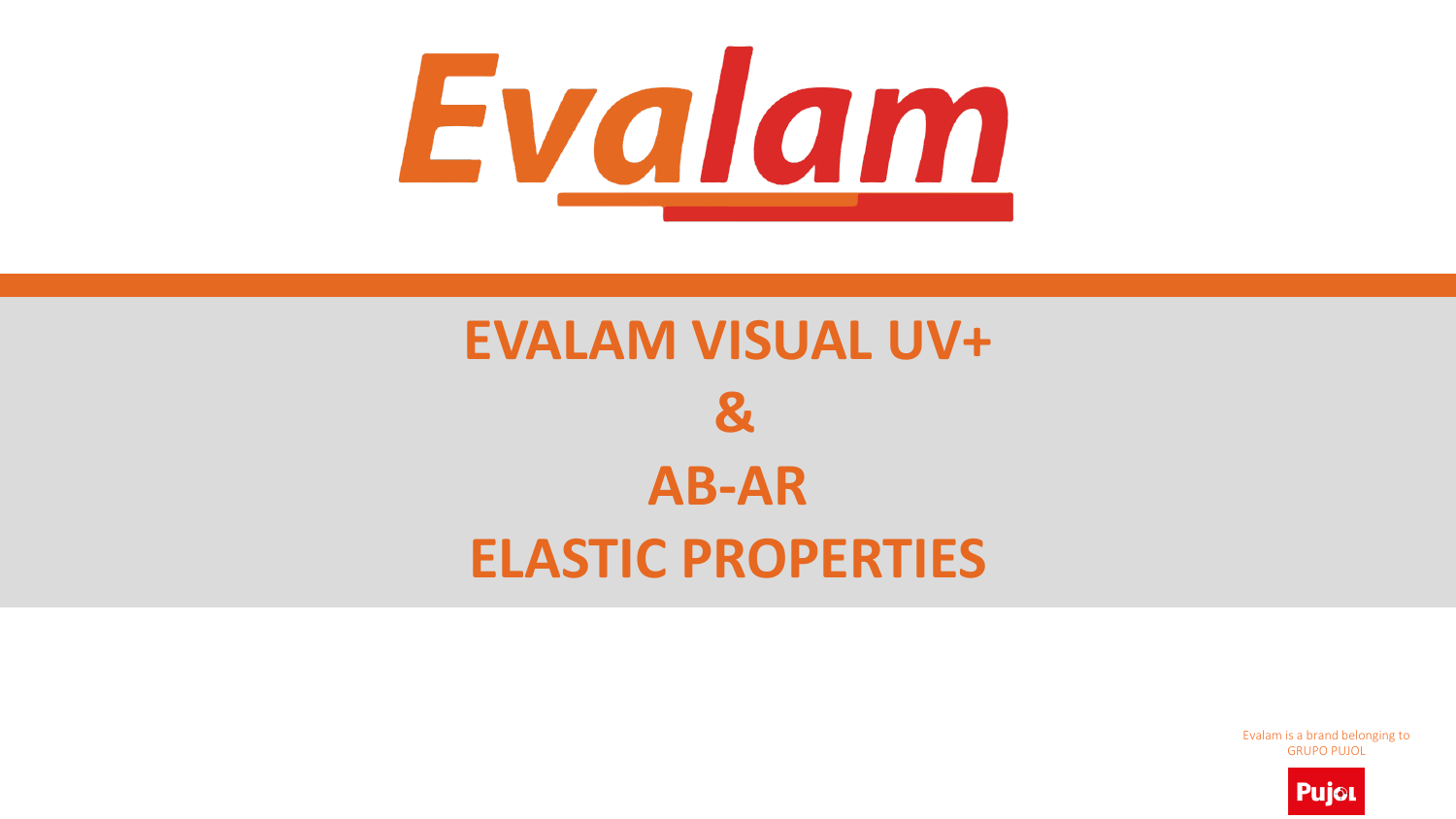

#### **COMPANY HIGHLIGHTS**

- EVALAM is specialized in the manufacture of architectural EVA, created in 2005, that offers solutions for homes, companies, manufacturers and architects.
- The brand has a unique experience to meet the needs of glass lamination for facade and interior use through a wide range of EVA and other exclusive products.
- Our high quality control process in our own production plant in La Coruña (Spain) has allowed it to obtain ISO quality.
- We have our own engineering and technical development departments available to customers.
- More than 50 certificates granted by external laboratories.
- Our Experience is supported by a 1M€ civil liability policy.
- Day by day, Evalam is the solution chosen for the laminated glasses for large projects.
- Evalam belongs entirely to the Pujol Group, a leading company in the sector.

#### **CONTACTS**

- SERVICE: [service@evalam.net](mailto:service@evalam.net)
- ORDERS: [logistic@hornospujol.com](mailto:logistic@hornospujol.com) [logistic2@hornospujol.com](mailto:logistic2@hornospujol.com)

#### **MORE INFO**

<http://www.hornospujol.com/es/product/evalam>



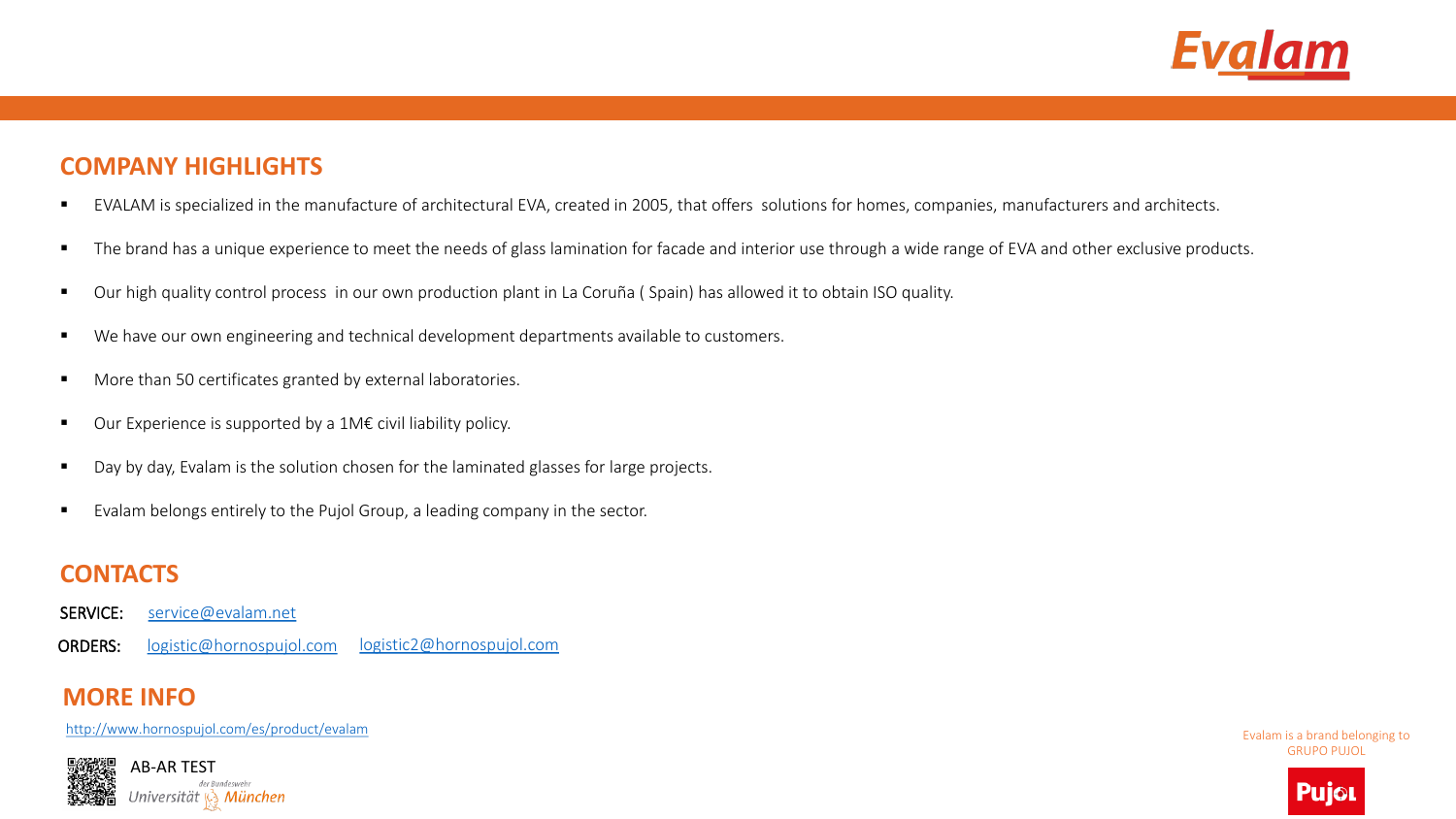

#### **EMBLEMATIC BUSINESS CASES**



Terminal Sud T2 Helsinki AIRPORT *(FINLAND, 2017)* 



Monument Hotel *(SPAIN,2011)*



Hotel Silken SAAJ *(SPAIN,2019)*



Mein Schiff 1 *(FINLAND /GERMANY,2019*)

Hydros Hotel *(SPAIN,2018)*





Al-Hatboor *(DUBAI,2018)*



RINASCENTE DEPARTEMENT STORE *(ITALY,2010)*



Valencia Subway Station *(SPAIN, 2011)* 



Infinity Building (SERBIA,2014)



Ginco Residence Tower *(DUBAI,2018)* 





The Sky Garden Tower (DUBAI,2019)



Paranaense Arena *(BRAZIL,2014)* 





Ancient Serdica Museum *(BULGARIA,2014)*



Foot District *(SPAIN,2018)* 

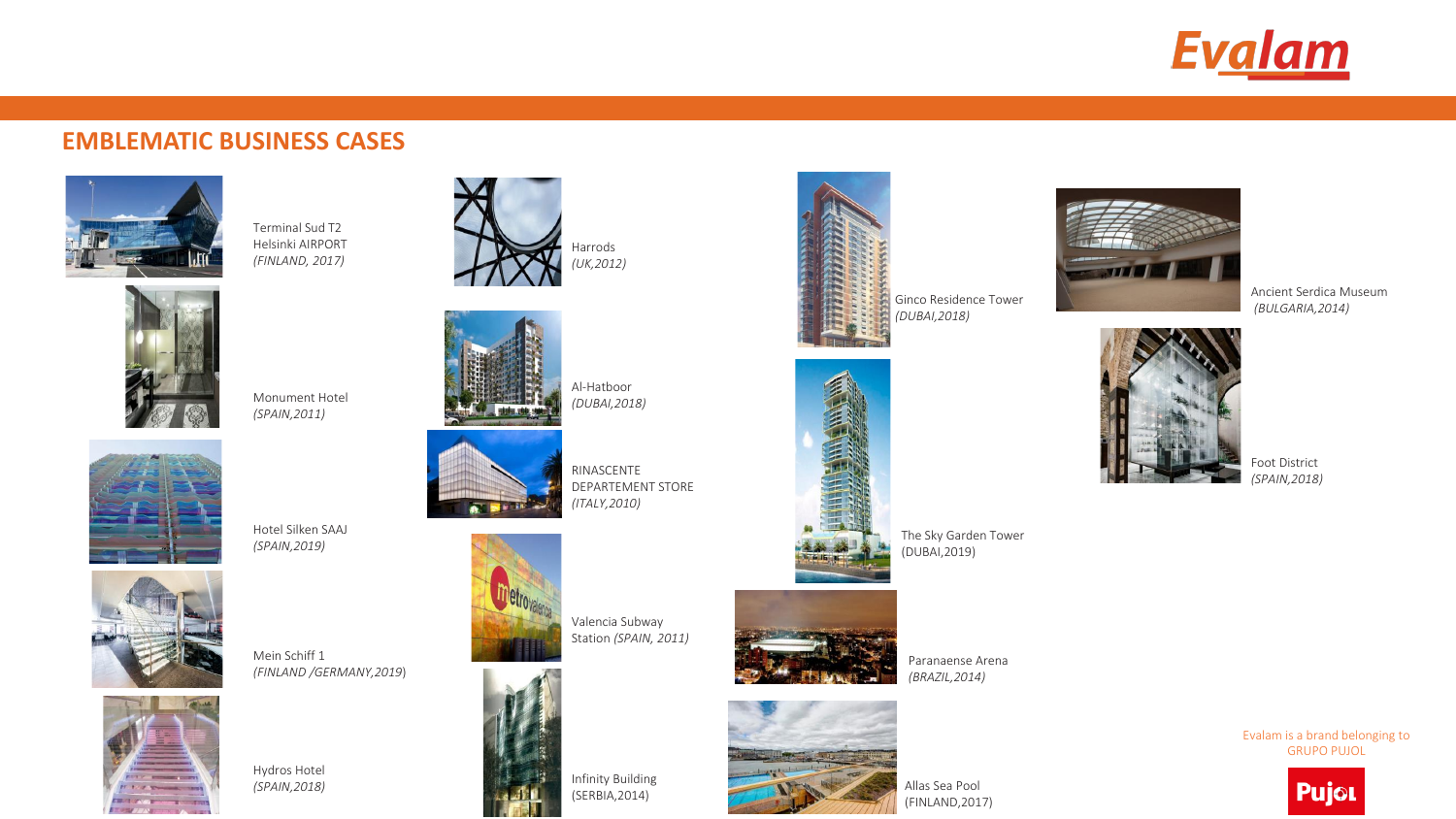

#### **Young's Modulus : EVALAM VISUAL UV+**

| Interlayer Young's Modulus [MPa] EVALAM VISUAL UV+ |                  |       |       |             |      |      |      |      |      |      |  |  |  |
|----------------------------------------------------|------------------|-------|-------|-------------|------|------|------|------|------|------|--|--|--|
|                                                    | Temperature [°C] |       |       |             |      |      |      |      |      |      |  |  |  |
| Load Duration                                      | $-30$            | $-20$ | $-10$ | $\mathbf 0$ | 10   | 20   | 25   | 30   | 40   | 50   |  |  |  |
| 3s                                                 | 1213             | 161   | 27,6  | 14,3        | 9,68 | 6,99 | 5,61 | 4,48 | 1,98 | 1,11 |  |  |  |
| 30 s                                               | 969              | 89,7  | 22,2  | 12,5        | 8,65 | 6,03 | 4,74 | 3,59 | 1,30 | 1,11 |  |  |  |
| $5 \text{ min}$                                    | 699              | 55,3  | 18,5  | 11,2        | 7,64 | 5,13 | 3,95 | 2,55 | 1,11 | 1,11 |  |  |  |
| $ 10 \text{ min} $                                 | 604              | 47,6  | 17,6  | 10,8        | 7,44 | 4,85 | 3,69 | 2,29 | 1,11 | 1,11 |  |  |  |
| 30 min                                             | 491              | 41,0  | 16,4  | 10,4        | 7,20 | 4,53 | 3,14 | 1,85 | 1,11 | 1,11 |  |  |  |
| 1 <sub>h</sub>                                     | 424              | 36,9  | 15,8  | 10,0        | 7,01 | 4,28 | 2,80 | 1,66 | 1,11 | 1,11 |  |  |  |
| 6h                                                 | 264              | 29,6  | 14,1  | 9,26        | 6,33 | 3,59 | 2,13 | 1,18 | 1,11 | 1,11 |  |  |  |
| 12h                                                | 225              | 27,4  | 13,6  | 8,91        | 5,98 | 3,23 | 1,86 | 1,12 | 1,11 | 1,11 |  |  |  |
| 24h                                                | 180              | 25,2  | 13,0  | 8,60        | 5,70 | 2,88 | 1,67 | 1,11 | 1,11 | 1,11 |  |  |  |
| $5$ days                                           | 118              | 22,1  | 12,0  | 7,90        | 5,08 | 2,28 | 1,22 | 1,11 | 1,11 | 1,11 |  |  |  |
| 3 weeks                                            | 45,5             | 16,2  | 9,80  | 6,60        | 3,53 | 1,11 | 1,11 | 1,11 | 1,11 | 1,11 |  |  |  |
| $1$ year                                           | 43,6             | 15,9  | 9,67  | 6,45        | 3,37 | 1,11 | 1,11 | 1,11 | 1,11 | 1,11 |  |  |  |
| 10 years                                           | 32,7             | 14,0  | 8,78  | 5,58        | 2,50 | 1,11 | 1,11 | 1,11 | 1,11 | 1,11 |  |  |  |
| 50 years                                           | 27,7             | 12,8  | 8,11  | 4,93        | 1,86 | 1,11 | 1,11 | 1,11 | 1,11 | 1,11 |  |  |  |

The specific weight of the "EVALAM VISUAL UV+" interlayer is:  $g_k = 954 \text{ kg/m}^3 = 9.54 \text{ kN/m}^3$ 

Evalam is a brand belonging to

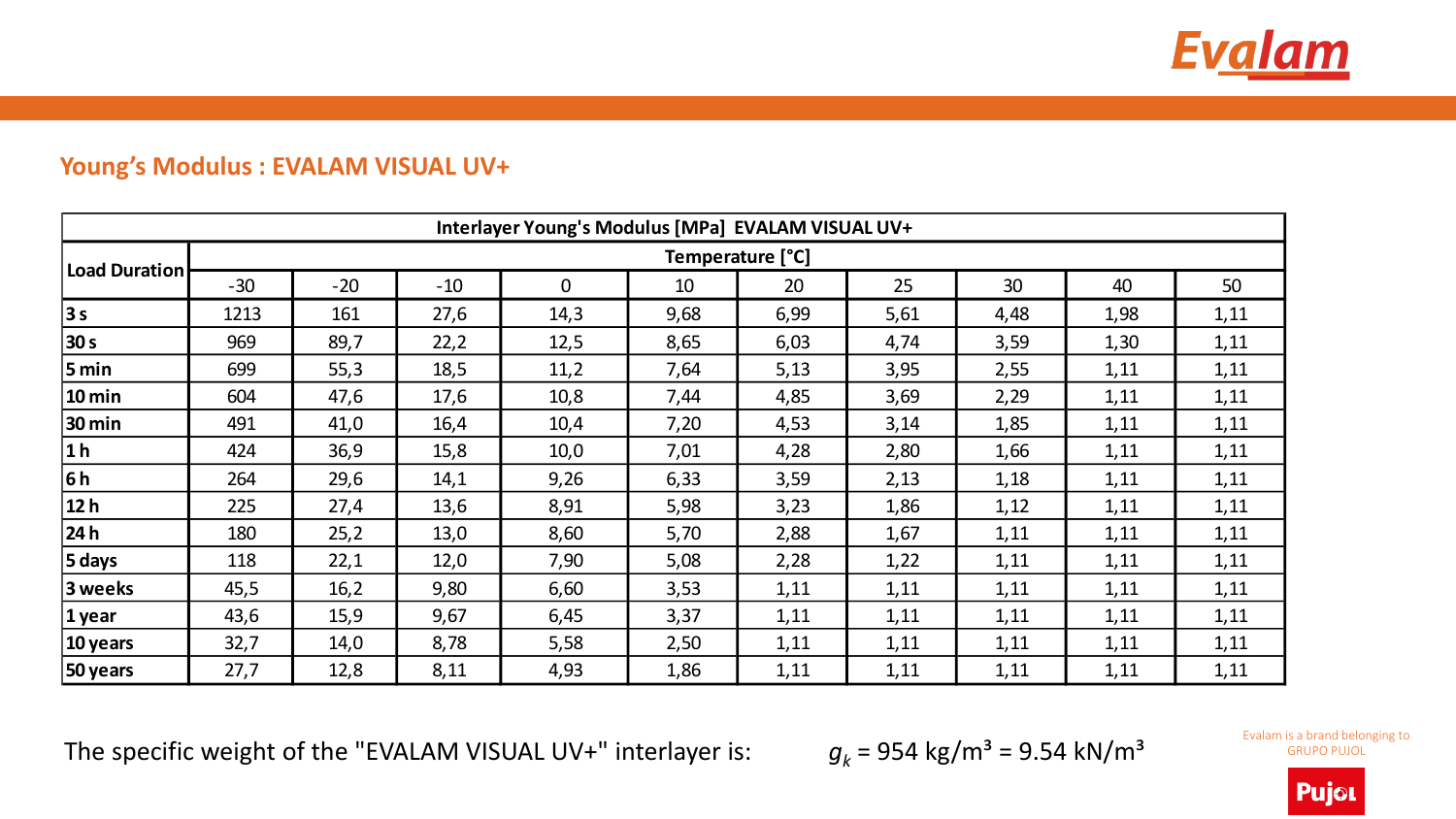

## **Shear Modulus: EVALAM VISUAL UV+**

| Interlayer Shear Modulus [MPa] EVALAM VISUAL UV+ |                  |       |       |             |      |      |      |      |      |      |  |  |  |
|--------------------------------------------------|------------------|-------|-------|-------------|------|------|------|------|------|------|--|--|--|
|                                                  | Temperature [°C] |       |       |             |      |      |      |      |      |      |  |  |  |
| Load Duration                                    | $-30$            | $-20$ | $-10$ | $\mathbf 0$ | 10   | 20   | 25   | 30   | 40   | 50   |  |  |  |
| 3s                                               | 424              | 56,3  | 9,63  | 4,95        | 3,36 | 2,41 | 1,94 | 1,53 | 0,67 | 0,37 |  |  |  |
| 30 <sub>s</sub>                                  | 339              | 31,4  | 7,75  | 4,35        | 3,00 | 2,08 | 1,64 | 1,23 | 0,44 | 0,37 |  |  |  |
| $5 \text{ min}$                                  | 244              | 19,3  | 6,48  | 3,89        | 2,64 | 1,77 | 1,35 | 0,87 | 0,37 | 0,37 |  |  |  |
| $10$ min                                         | 211              | 16,7  | 6,15  | 3,77        | 2,57 | 1,67 | 1,26 | 0,78 | 0,37 | 0,37 |  |  |  |
| 30 min                                           | 172              | 14,3  | 5,68  | 3,60        | 2,48 | 1,56 | 1,07 | 0,63 | 0,37 | 0,37 |  |  |  |
| 1 <sub>h</sub>                                   | 148              | 12,9  | 5,48  | 3,48        | 2,42 | 1,47 | 0,96 | 0,56 | 0,37 | 0,37 |  |  |  |
| 6h                                               | 92,5             | 10,4  | 4,89  | 3,22        | 2,18 | 1,23 | 0,72 | 0,39 | 0,37 | 0,37 |  |  |  |
| 12 h                                             | 78,5             | 9,58  | 4,72  | 3,09        | 2,06 | 1,11 | 0,63 | 0,37 | 0,37 | 0,37 |  |  |  |
| 24 h                                             | 62,8             | 8,82  | 4,53  | 2,96        | 1,96 | 0,99 | 0,57 | 0,37 | 0,37 | 0,37 |  |  |  |
| 5 days                                           | 41,4             | 7,71  | 4,16  | 2,72        | 1,74 | 0,78 | 0,41 | 0,37 | 0,37 | 0,37 |  |  |  |
| 3 weeks                                          | 15,9             | 5,65  | 3,40  | 2,27        | 1,21 | 0,38 | 0,38 | 0,37 | 0,37 | 0,37 |  |  |  |
| $ 1$ year                                        | 15,2             | 5,55  | 3,33  | 2,22        | 1,15 | 0,38 | 0,38 | 0,37 | 0,37 | 0,37 |  |  |  |
| 10 years                                         | 11,4             | 4,91  | 3,03  | 1,92        | 0,86 | 0,38 | 0,37 | 0,37 | 0,37 | 0,37 |  |  |  |
| 50 years                                         | 9,68             | 4,48  | 2,80  | 1,70        | 0,63 | 0,37 | 0,37 | 0,37 | 0,37 | 0,37 |  |  |  |

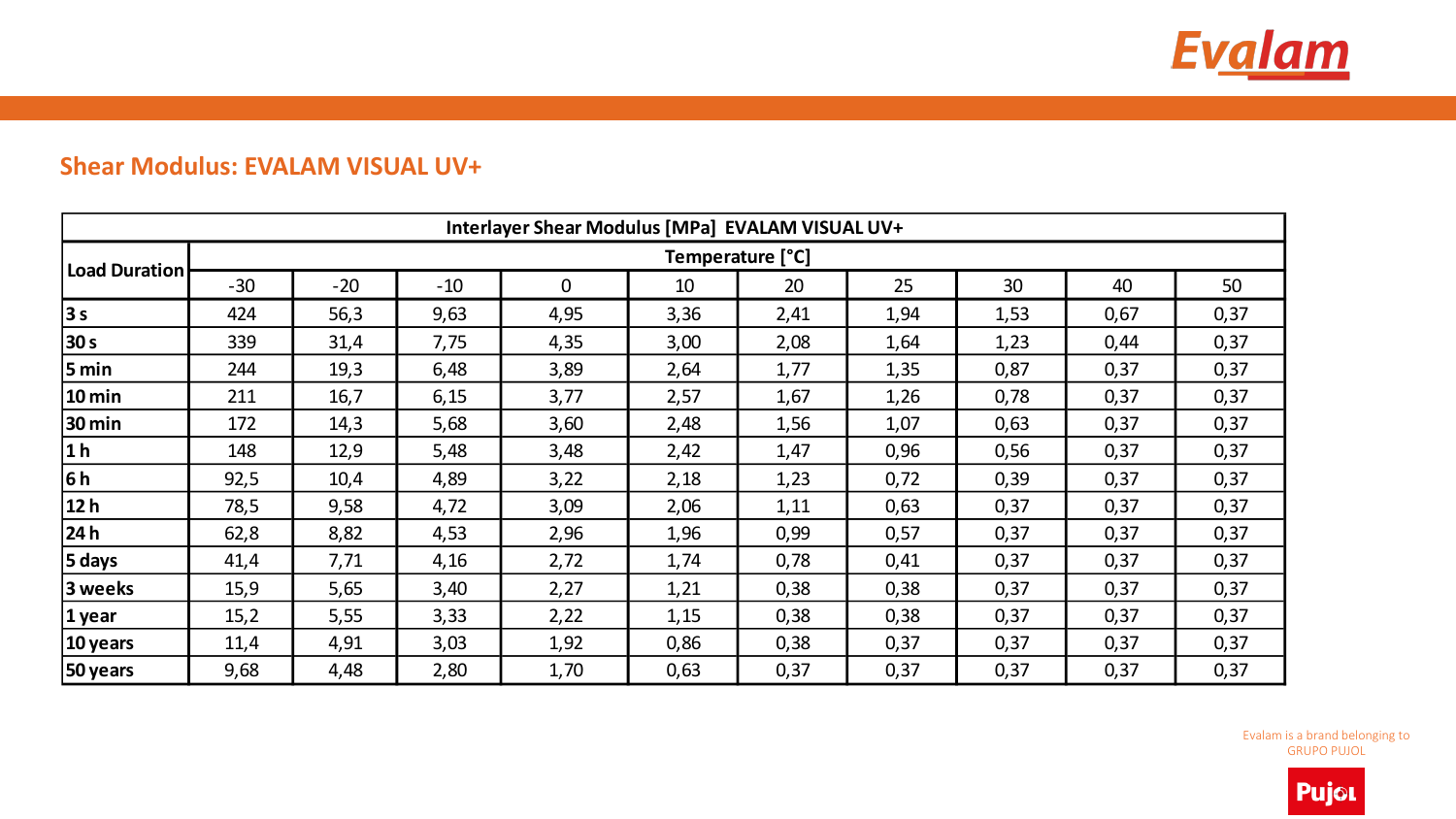

## **Poisson's Ratio: EVALAM VISUAL UV+**

| Poisson's Ratio [-] EVALAM VISUAL UV+ |                  |       |       |             |      |      |      |      |      |      |  |  |  |
|---------------------------------------|------------------|-------|-------|-------------|------|------|------|------|------|------|--|--|--|
|                                       | Temperature [°C] |       |       |             |      |      |      |      |      |      |  |  |  |
| Load Duration                         | $-30$            | $-20$ | $-10$ | $\mathbf 0$ | 10   | 20   | 25   | 30   | 40   | 50   |  |  |  |
| 3s                                    | 0,43             | 0,43  | 0,43  | 0,44        | 0,44 | 0,45 | 0,45 | 0,46 | 0,48 | 0,49 |  |  |  |
| 30 <sub>s</sub>                       | 0,43             | 0,43  | 0,43  | 0,44        | 0,44 | 0,45 | 0,45 | 0,46 | 0,48 | 0,49 |  |  |  |
| $5 \text{ min}$                       | 0,43             | 0,43  | 0,43  | 0,44        | 0,45 | 0,45 | 0,46 | 0,47 | 0,49 | 0,50 |  |  |  |
| $10$ min                              | 0,43             | 0,43  | 0,43  | 0,44        | 0,45 | 0,45 | 0,46 | 0,47 | 0,49 | 0,50 |  |  |  |
| $30 \text{ min}$                      | 0,43             | 0,43  | 0,44  | 0,44        | 0,45 | 0,45 | 0,46 | 0,47 | 0,49 | 0,50 |  |  |  |
| 1 <sub>h</sub>                        | 0,43             | 0,43  | 0,44  | 0,44        | 0,45 | 0,46 | 0,46 | 0,48 | 0,50 | 0,50 |  |  |  |
| 6h                                    | 0,43             | 0,43  | 0,44  | 0,44        | 0,45 | 0,46 | 0,47 | 0,49 | 0,50 | 0,50 |  |  |  |
| 12h                                   | 0,43             | 0,43  | 0,44  | 0,44        | 0,45 | 0,46 | 0,47 | 0,49 | 0,50 | 0,50 |  |  |  |
| 24h                                   | 0,43             | 0,43  | 0,44  | 0,45        | 0,45 | 0,46 | 0,47 | 0,49 | 0,50 | 0,50 |  |  |  |
| 5 days                                | 0,43             | 0,43  | 0,44  | 0,45        | 0,46 | 0,46 | 0,47 | 0,49 | 0,50 | 0,50 |  |  |  |
| 3 weeks                               | 0,43             | 0,43  | 0,44  | 0,45        | 0,46 | 0,47 | 0,48 | 0,50 | 0,50 | 0,50 |  |  |  |
| $1$ year                              | 0,43             | 0,43  | 0,45  | 0,45        | 0,46 | 0,47 | 0,48 | 0,50 | 0,50 | 0,50 |  |  |  |
| 10 years                              | 0,43             | 0,43  | 0,45  | 0,45        | 0,46 | 0,48 | 0,49 | 0,50 | 0,50 | 0,50 |  |  |  |
| 50 years                              | 0,43             | 0,43  | 0,45  | 0,45        | 0,47 | 0,49 | 0,50 | 0,50 | 0,50 | 0,50 |  |  |  |

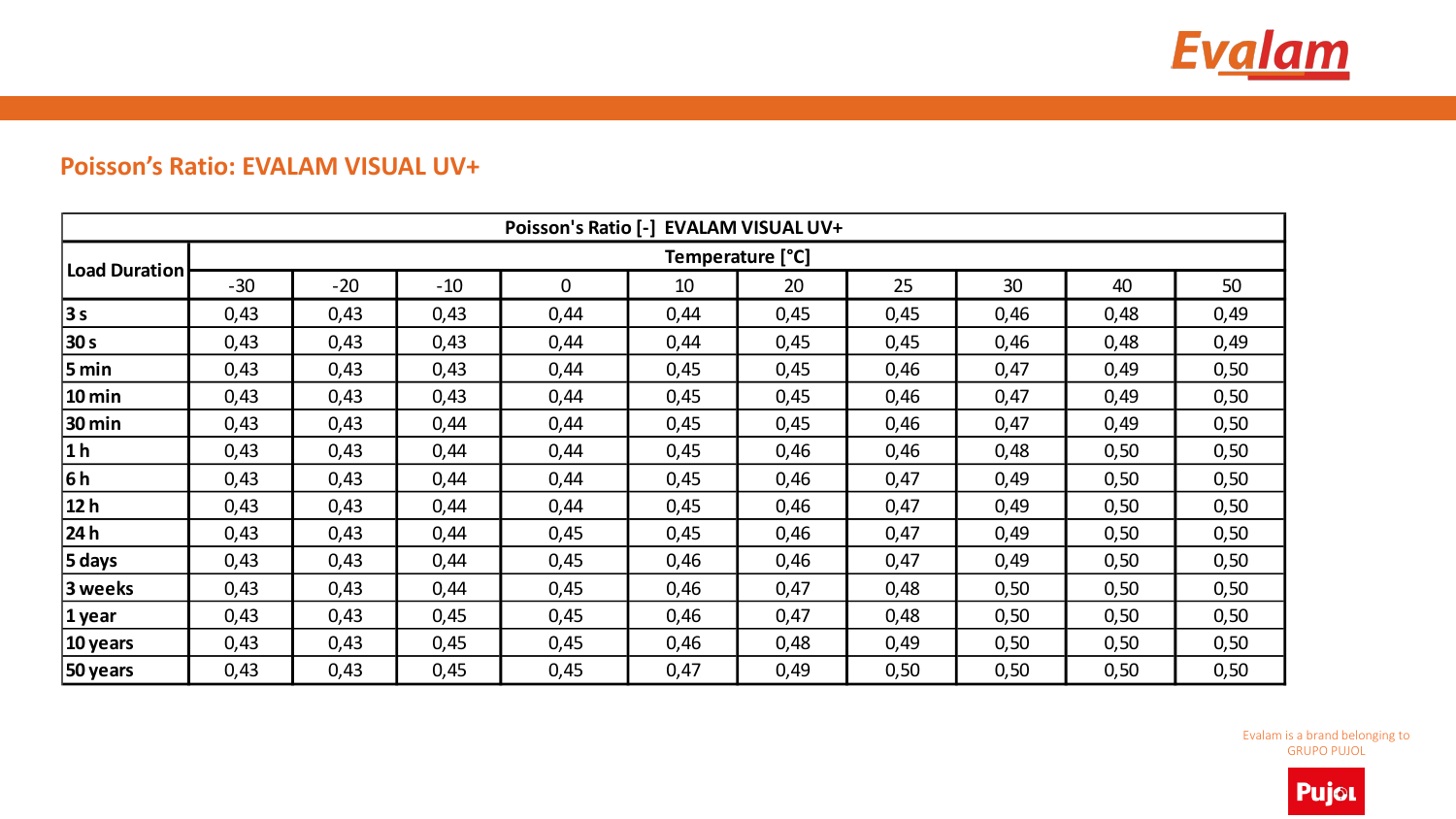

#### **Young's Modulus: AB-AR**

| <b>Interlayer Young's Modulus [MPa] ABAR</b> |                  |       |       |                |      |      |      |      |      |      |  |  |  |
|----------------------------------------------|------------------|-------|-------|----------------|------|------|------|------|------|------|--|--|--|
|                                              | Temperature [°C] |       |       |                |      |      |      |      |      |      |  |  |  |
| Load Duration                                | $-30$            | $-20$ | $-10$ | $\overline{0}$ | 10   | 20   | 25   | 30   | 40   | 50   |  |  |  |
| 3s                                           | 1692             | 1482  | 865   | 186            | 39,7 | 19,3 | 15,4 | 12,6 | 8,91 | 5,99 |  |  |  |
| 30 s                                         | 1672             | 1340  | 597   | 101            | 29,3 | 16,4 | 13,4 | 11,2 | 7,81 | 5,11 |  |  |  |
| $5 \text{ min}$                              | 1612             | 1148  | 362   | 60,0           | 23,3 | 14,3 | 11,9 | 9,84 | 6,82 | 4,20 |  |  |  |
| $ 10 \text{ min} $                           | 1589             | 1089  | 308   | 51,4           | 21,6 | 13,7 | 11,4 | 9,45 | 6,46 | 3,98 |  |  |  |
| 30 min                                       | 1538             | 970   | 237   | 43,7           | 19,8 | 12,7 | 10,8 | 8,88 | 5,96 | 3,63 |  |  |  |
| 1 <sub>h</sub>                               | 1503             | 889   | 188   | 38,8           | 18,9 | 12,4 | 10,3 | 8,52 | 5,77 | 3,35 |  |  |  |
| 6h                                           | 1403             | 689   | 120   | 30,7           | 16,6 | 11,2 | 9,31 | 7,81 | 5,05 | 2,50 |  |  |  |
| 12h                                          | 1356             | 603   | 96,5  | 28,1           | 16,0 | 10,9 | 8,94 | 7,47 | 4,79 | 2,13 |  |  |  |
| 24h                                          | 1311             | 536   | 81,2  | 26,0           | 15,2 | 10,5 | 8,53 | 7,16 | 4,48 | 1,92 |  |  |  |
| 5 days                                       | 1171             | 367   | 58,1  | 22,5           | 14,0 | 9,40 | 7,83 | 6,39 | 3,90 | 1,62 |  |  |  |
| 3 weeks                                      | 720              | 121   | 30,1  | 16,3           | 11,0 | 7,38 | 5,91 | 4,73 | 2,02 | 1,11 |  |  |  |
| $1$ year                                     | 677              | 109   | 29,1  | 16,0           | 10,8 | 7,23 | 5,80 | 4,59 | 1,94 | 1,11 |  |  |  |
| 10 years                                     | 469              | 68,5  | 23,8  | 14,2           | 9,50 | 6,36 | 5,07 | 3,86 | 1,57 | 1,11 |  |  |  |
| 50 years                                     | 312              | 48,4  | 20,3  | 12,8           | 8,71 | 5,76 | 4,45 | 3,25 | 1,30 | 1,11 |  |  |  |

The specific weight of the "ABAR" interlayer is:  $g_k = 2450 \text{ kg/m}^3 = 24.5 \text{ kN/m}^3$ 

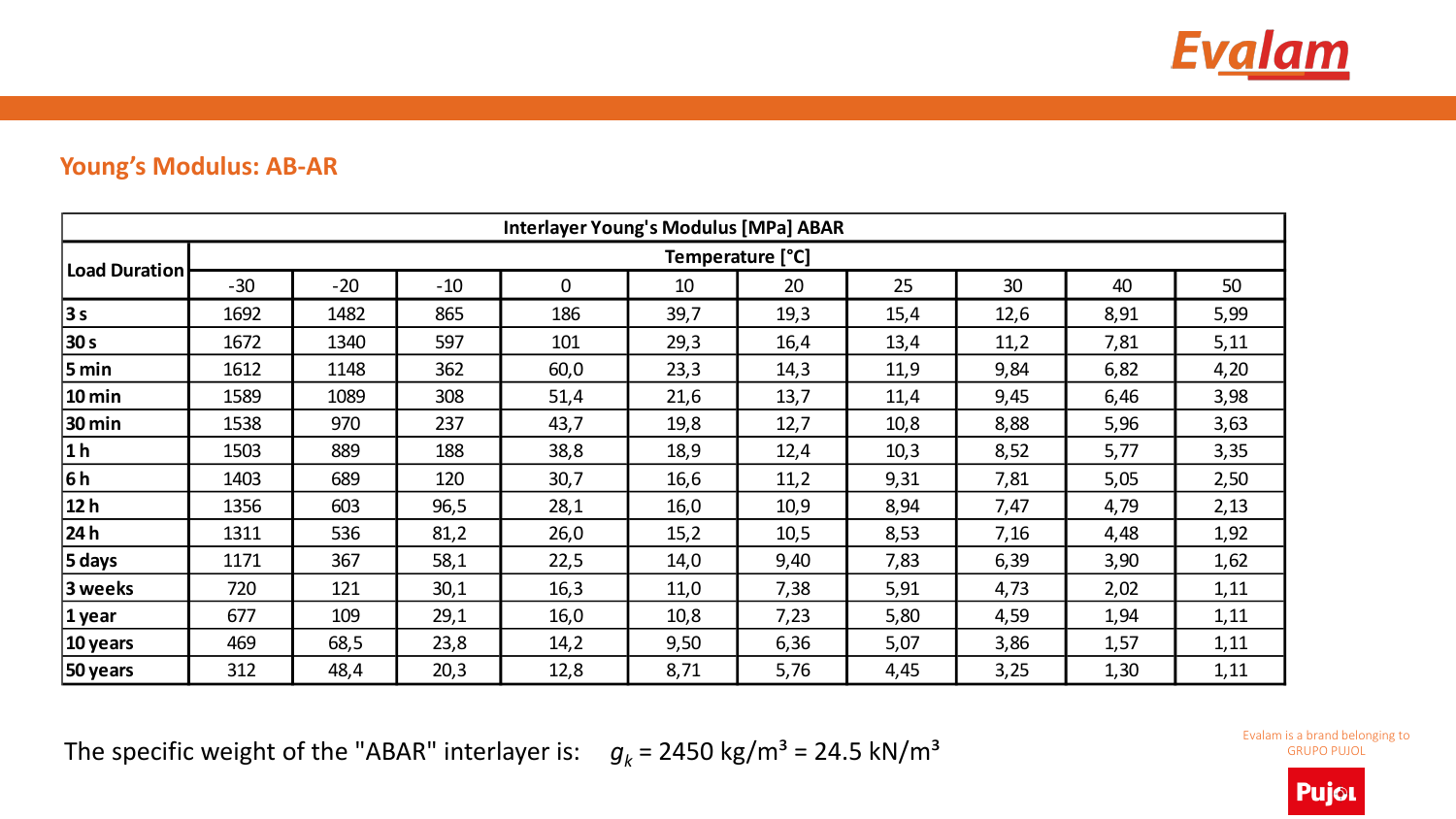

## **Shear Modulus: AB-AR**

| <b>Interlayer Shear Modulus [MPa] ABAR</b> |                  |       |       |             |      |      |      |      |      |      |  |  |  |
|--------------------------------------------|------------------|-------|-------|-------------|------|------|------|------|------|------|--|--|--|
|                                            | Temperature [°C] |       |       |             |      |      |      |      |      |      |  |  |  |
| Load Duration                              | $-30$            | $-20$ | $-10$ | $\mathbf 0$ | 10   | 20   | 25   | 30   | 40   | 50   |  |  |  |
| 3s                                         | 592              | 518   | 302   | 64,4        | 13,8 | 6,65 | 5,31 | 4,33 | 3,01 | 2,01 |  |  |  |
| 30 <sub>s</sub>                            | 585              | 468   | 209   | 34,9        | 10,2 | 5,67 | 4,62 | 3,84 | 2,64 | 1,72 |  |  |  |
| $5 \text{ min}$                            | 564              | 401   | 127   | 20,8        | 8,02 | 4,92 | 4,07 | 3,35 | 2,29 | 1,40 |  |  |  |
| $10$ min                                   | 556              | 381   | 108   | 17,8        | 7,46 | 4,72 | 3,91 | 3,21 | 2,17 | 1,33 |  |  |  |
| $30 \text{ min}$                           | 538              | 339   | 82,3  | 15,2        | 6,82 | 4,38 | 3,69 | 3,02 | 2,00 | 1,21 |  |  |  |
| 1 <sub>h</sub>                             | 525              | 311   | 65,4  | 13,5        | 6,51 | 4,23 | 3,54 | 2,88 | 1,92 | 1,12 |  |  |  |
| 6h                                         | 491              | 241   | 41,7  | 10,6        | 5,73 | 3,85 | 3,17 | 2,62 | 1,68 | 0,83 |  |  |  |
| 12h                                        | 474              | 211   | 33,5  | 9,76        | 5,51 | 3,72 | 3,04 | 2,51 | 1,60 | 0,71 |  |  |  |
| 24h                                        | 458              | 188   | 28,2  | 8,97        | 5,25 | 3,58 | 2,90 | 2,40 | 1,49 | 0,64 |  |  |  |
| $5$ days                                   | 409              | 128   | 20,2  | 7,76        | 4,78 | 3,22 | 2,66 | 2,14 | 1,30 | 0,54 |  |  |  |
| 3 weeks                                    | 252              | 42,2  | 10,5  | 5,63        | 3,75 | 2,51 | 2,00 | 1,58 | 0,67 | 0,37 |  |  |  |
| $1$ year                                   | 237              | 38,2  | 10,0  | 5,52        | 3,69 | 2,46 | 1,96 | 1,53 | 0,65 | 0,37 |  |  |  |
| 10 years                                   | 164              | 24,0  | 8,19  | 4,88        | 3,25 | 2,15 | 1,70 | 1,29 | 0,52 | 0,37 |  |  |  |
| 50 years                                   | 109              | 16,9  | 7,01  | 4,40        | 2,96 | 1,93 | 1,48 | 1,08 | 0,43 | 0,37 |  |  |  |